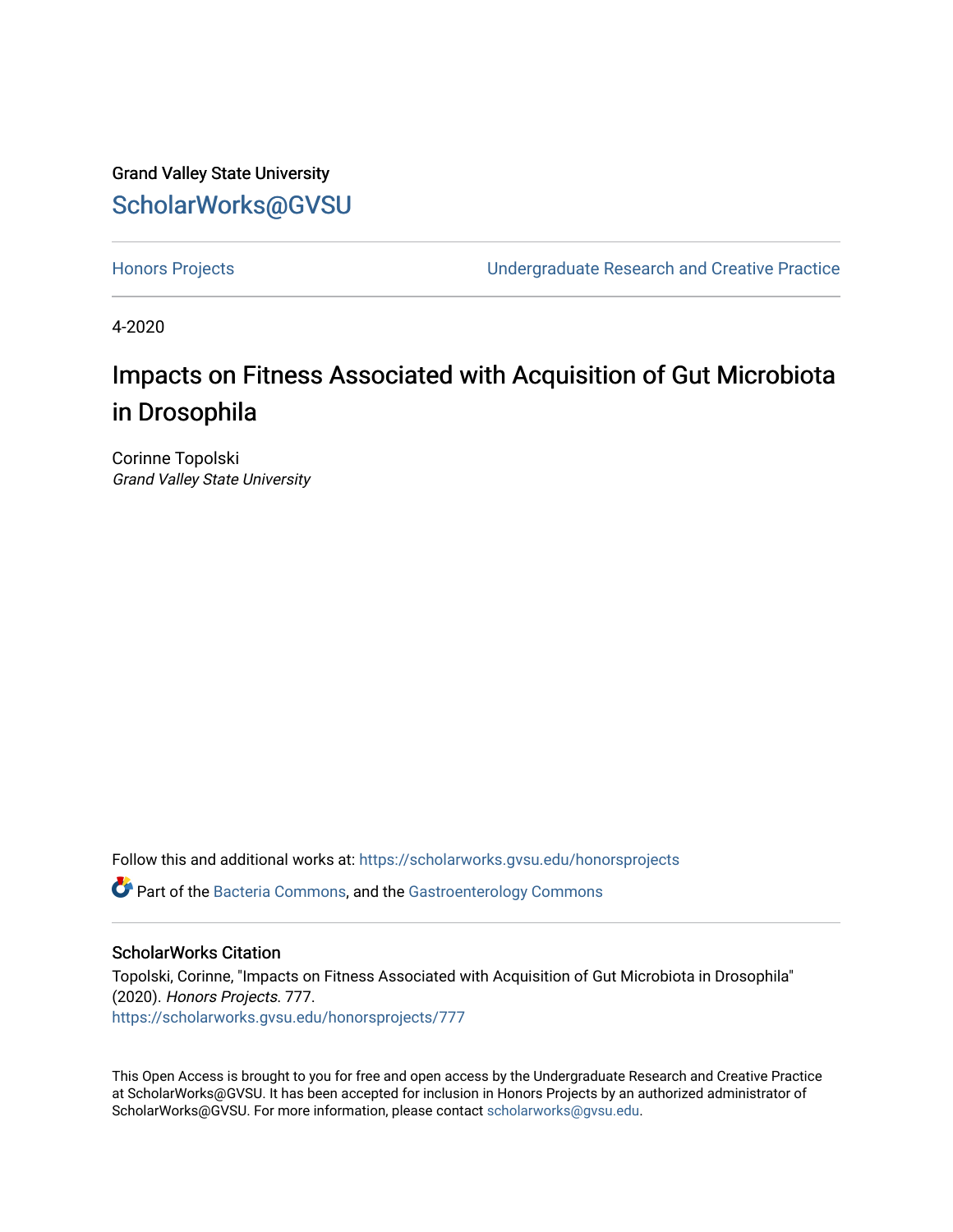Impacts on Fitness Associated with Acquisition of Gut Microbiota in *Drosophila*

Corinne Topolski

Grand Valley State University HNR 499

1 Campus Dr, Allendale Charter Twp, MI 49401

21 April 2020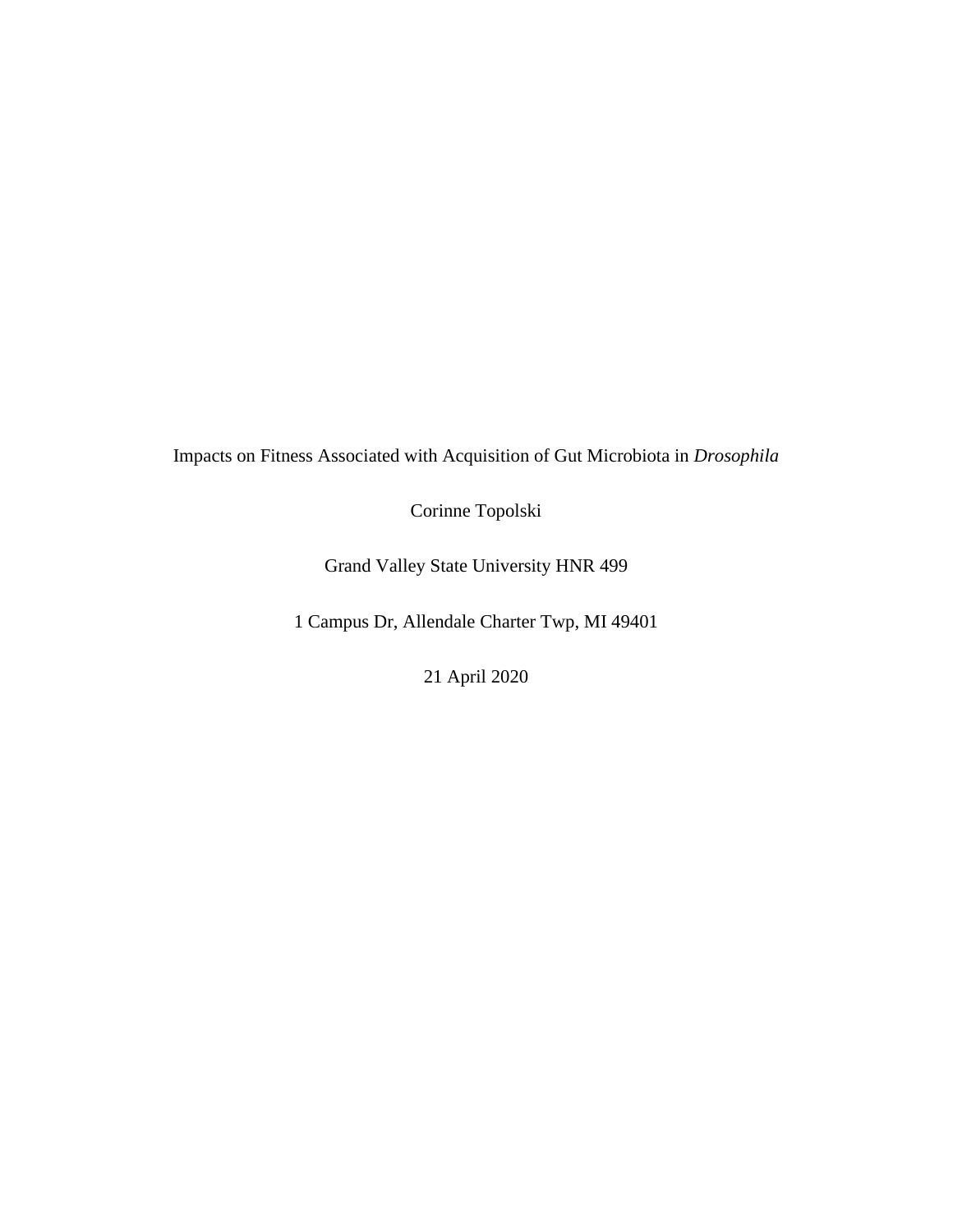## **Abbreviations:**

Carbeni – carbenicillin MRB – Male, regular food, bleached eggs FRB – Female, regular food, bleached eggs MCB – Male, carbenicillin food, bleached eggs FCB – Female, carbenicillin food, bleached eggs MCW – Male, carbenicillin food, water eggs FCW – Female, carbenicillin food, water eggs NW – None, water eggs NB – None, bleached eggs

#### **Abstract:**

*Drosophila melanogaster* is a model organism that has been studied to demonstrate the role of gut microbiota in fitness. It has already been established the gut microbiota is extremely important for the health of the organism, but the source of the microbiota has not been studied as thoroughly. In order to test if the source of microbiota affects the fitness of the individual, adult male and female flies were placed onto plates to defecate after being raised on standard food and food with carbenicillin. Stock eggs were washed in either water or a bleach solution, then placed on the defecation plates. There was a significant difference between the fecundity of FRB vs NB, as well as longevity of MRB vs FRB, FRB vs NB, and NW vs NB. This indicates that microbiota can be obtained from the fecal matter that is around the egg as the larvae hatches, and that it impacts fitness.

# **Introduction:**

In order to research physiological aspects that are applicable to humans, model organisms such as *Drosophila* can be used because they are more easily manipulated. For example, the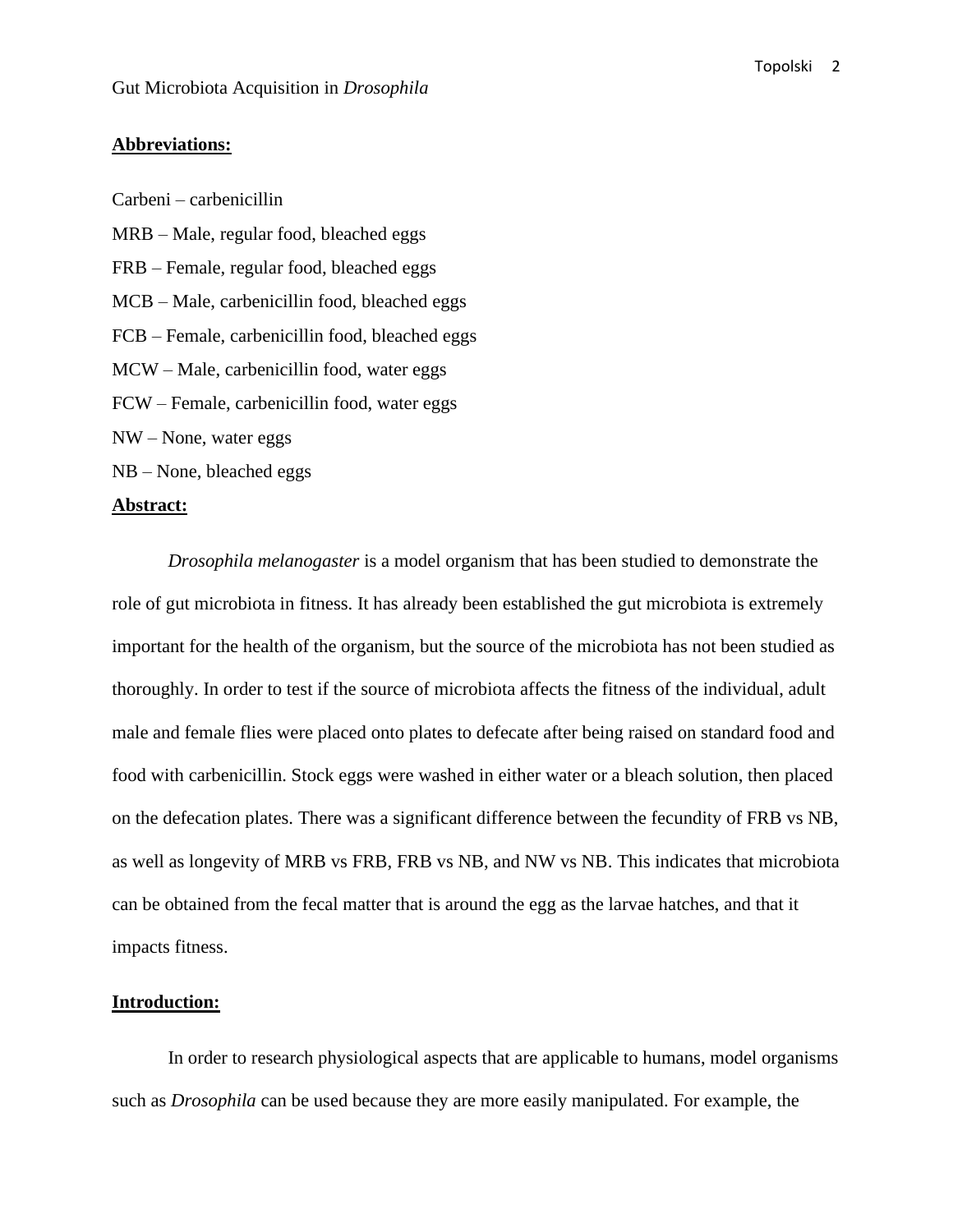fruit flies. This is a valuable model to study insect and human innate immune defenses (Lazzaro, 2008). Experimental conditions are much easier to control and the flies produce much faster than more complex organisms. Previous studies have shown that bacteria in the gut of the flies affect their longevity and fitness. For example, a diet rich in probiotics and prebiotics may help prevent chronic age-related disease (Westfall, 2018). It has already been widely studied that diet affects microbiota. The microbiota adapts as the physiological needs, such as food, of the host change (Erkosar, 2013). Other studies have also shown that the larvae obtain bacteria via consumption of the chorion of their own eggs and other foods after hatching (Bakula, 1969). One of these other food sources may be the feces of the adult flies that laid the eggs. A 2009 study showed that the Nora virus can be transferred via the oral-fecal route, implying that other microbes can be transferred as well (Habayeb, 2009). Not only has it been demonstrated that microbes can be transferred from feces to mouth, but also that fecal matter contains pheromones that affect behavior. The presence of fecal matter increases adult feeding and aggregation (Keesey, 2016). Given this information, it is likely that newly hatched larvae consume the feces left by the adult flies. There is little research about how the different sources of microbiota may affect the overall success and fitness of *Drosophila.* There could be variation if the larvae are hatched with feces from males vs. females that were grown on antibiotics vs. normal growth conditions. This experiment will elaborate on these ideas, extending it to the next generation of *Drosophila.* Does the source of the microbiota affect the fitness of the larvae that consume it?

antimicrobial immune system has already been genetically well characterized in *Drosophila,* or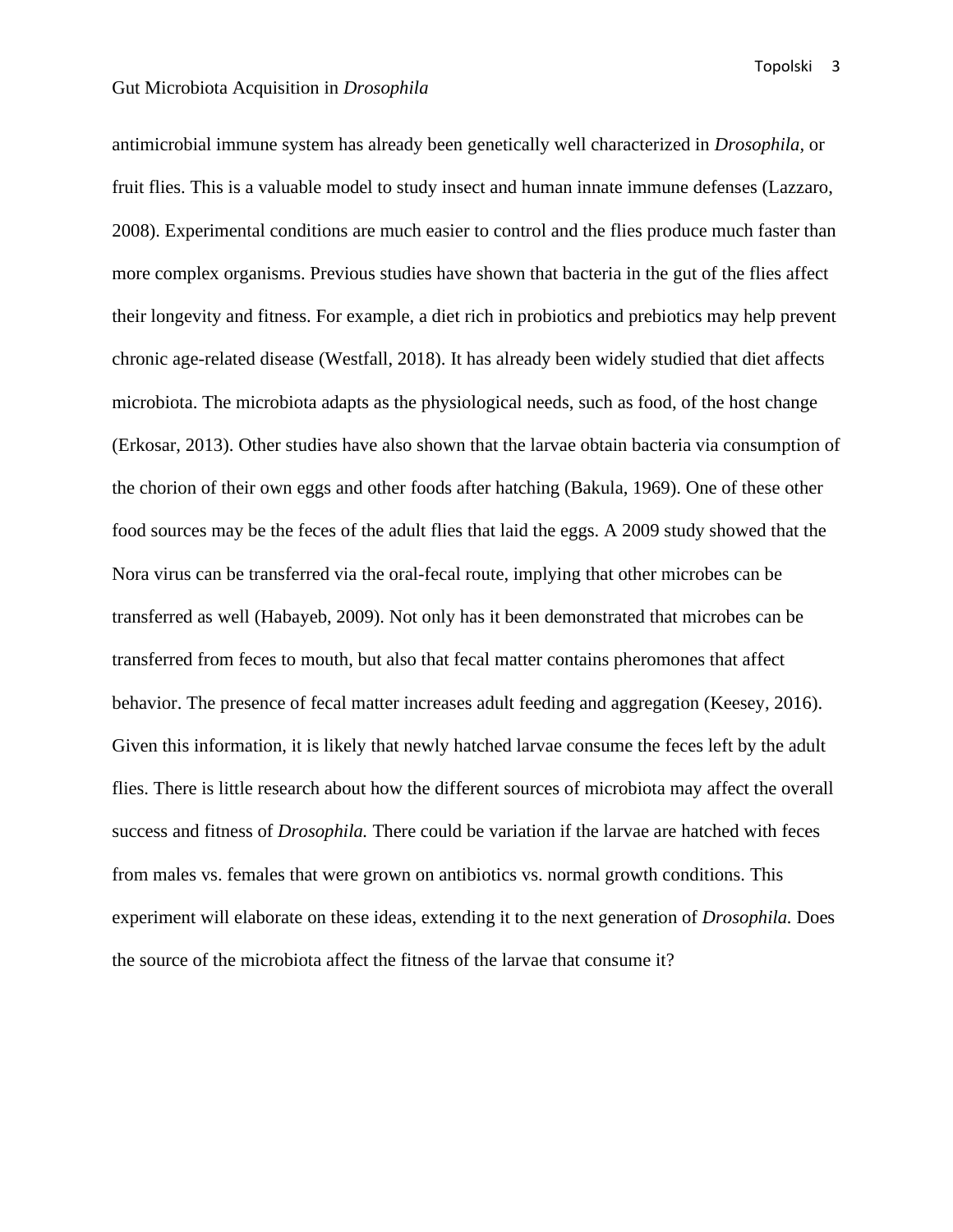## **Materials and Methods:**

#### *Preparing Egg Plates*

In order to make the plates for egg collection, 18 g of agar and 600 mL of water were mixed in a large, glass bottle. In a separate bottle, 20 g of sucrose and 200 mL of apple juice were mixed. These were both autoclaved for about 30 mins, then mixed together. The majority of the solution was poured into individual plates. With about 100 mL of the solution remaining, 100 µL of carbenicillin was added, then mixed and used to pour the remaining plates.

#### *Carbenicillin Food Preparation*

Most flies were raised on standard food. However, some of the parents were raised on standard food with carbenicillin. To do this, 1 tsp of powdered food was added to a fly vial. Next, 20 mL of water and 28  $\mu$ L of carbenicillin were mixed together. This solution was divided among four vials, so 5 mL of water/carbenicillin was added for every 1 tsp of powdered food.

## *Parent Generation*

Stock flies were raised and aged to be between 3-7 days old. These were divided evenly among four eggs plates, two of which were standard, and two included carbenicillin. These were incubated overnight at 25°C. The following day, eggs were collected from the egg plates and placed onto Whatman paper. The Whatman paper was placed into the appropriate food vials. Eggs from standard egg plates were placed onto standard food, with approximately 100 eggs each in two vials. This was repeated for the carbenicillin eggs onto the carbenicillin food. These eggs were left at 25°C in order to be raised into the "parent" generation. Once they began hatching, virgin females were separated from males. This was done to prevent females from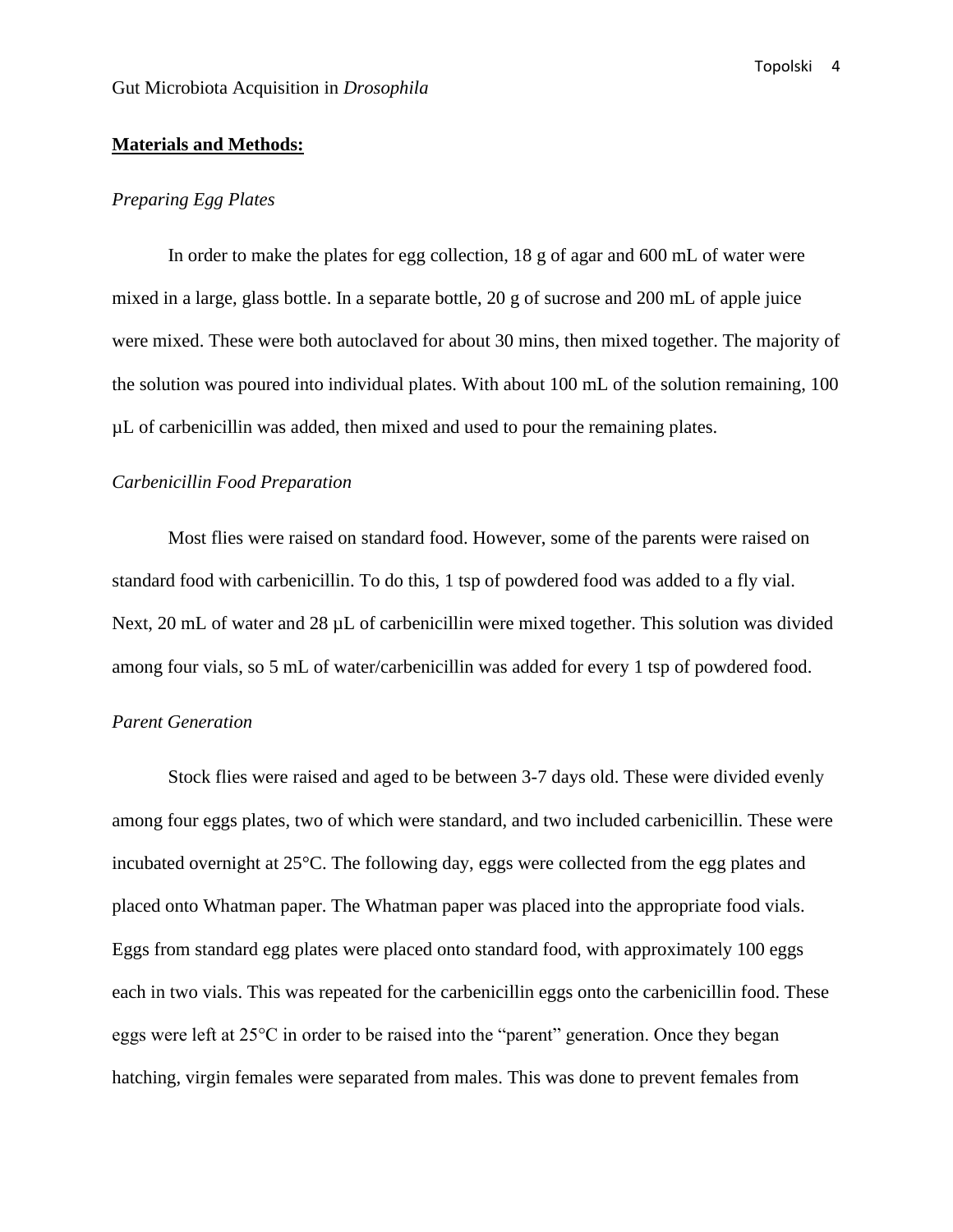laying fertile eggs, adding an additional variable. These flies were then placed onto standard eggs plates to create "defecation plates". Five flies were placed onto each plate overnight following Table 1.

# *Treatment Eggs*

Stock flies aged between 1-5 days old were placed on standard egg plates overnight at 25°C. The following day, eggs were collected and treated with either bleach or water, following Table 1. In order to bleach the eggs, a paintbrush was used to move them into a drop of water. Once enough eggs were collected, 8 drops of 50% bleach was added and swirled for about 15 seconds. It was quickly diluted with water, then taken off and rinsed three times with more water. For each treatment, 50 eggs were collected onto Whatman paper and placed onto the respective defecation plate. In order to treat eggs with water, the same procedure was used, but lacking bleach. The first defecations plates were made from February 17-18, then eggs were placed on February 19. On February 22, the larvae from each defecation plate were moved onto standard food, remaining separated by their treatments listed in Table 1. This was repeated to produce three trials in total.

# *Measuring Fecundity*

On March 9, the first trial of eggs was aged at approximately 10-12 days old. From each treatment, 5 females and 2 males were placed into egg cups onto standard egg plates. They were left overnight at 25°C, and this was repeated for each trial. The following day, the number of eggs was counted and recorded, so the number of eggs laid per female could be calculated.

Topolski 5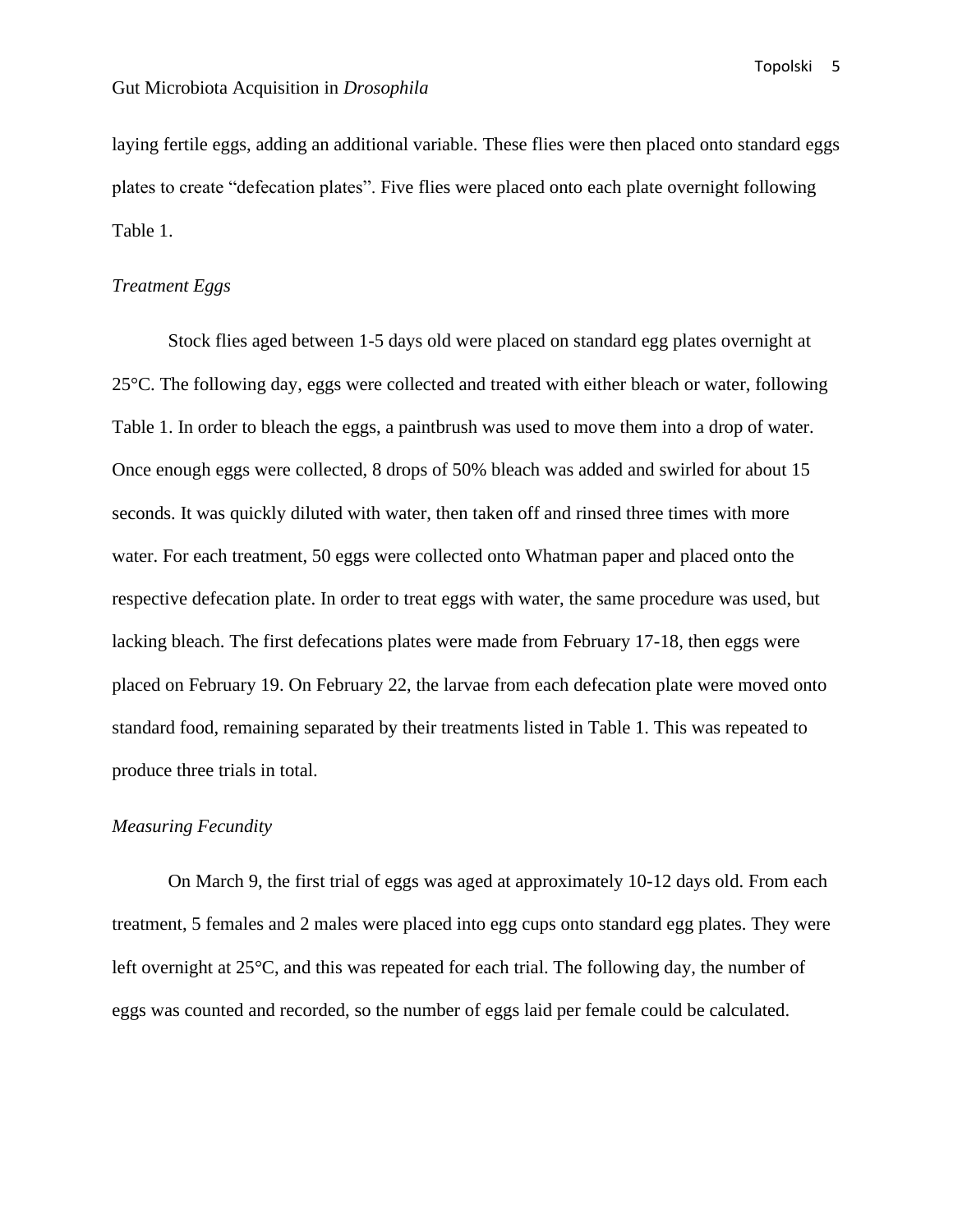# *Measuring Longevity*

All remaining flies not used to measure fecundity were pooled into one vial per treatment. The starting populations differed between treatments. Females remained in the vials, but only males were counted. The flies were placed onto new food every 2-3 days and the number of deceased males was recorded each time. They were always stored at 25°C.

## **Results:**

The number of eggs laid per female was calculated for each treatment. The average of all three trials is shown in Figure 1, including standard error bars. The overlap in most standard error bars indicates few statistical differences. Excel was used to run a two-tailed t-test on the data (Table 2). There was a significant different between treatments with no defecation and bleached eggs vs females on standard food and bleached eggs. In this comparison, the only variable is the presence of defecation. There was also a significant different between females on standard food and bleached eggs vs males on carbenicillin and bleached eggs. However, there are two variables in this comparison: sex and food of parent providing defecation.

The percent of living males was calculated every 2-3 days. After 26 days, all flies in all treatments were deceased. Flies coming from bleached eggs and defecation from a male on standard food had the lowest survival curve. The highest survival curves included NW, FRB, and FCW (Figure 2). There were significant differences between MRB vs FRB, FRB vs NB, and NW vs NB (Table 3). There were more significant differences, but because they contained more than one variable, a clear comparison cannot be made.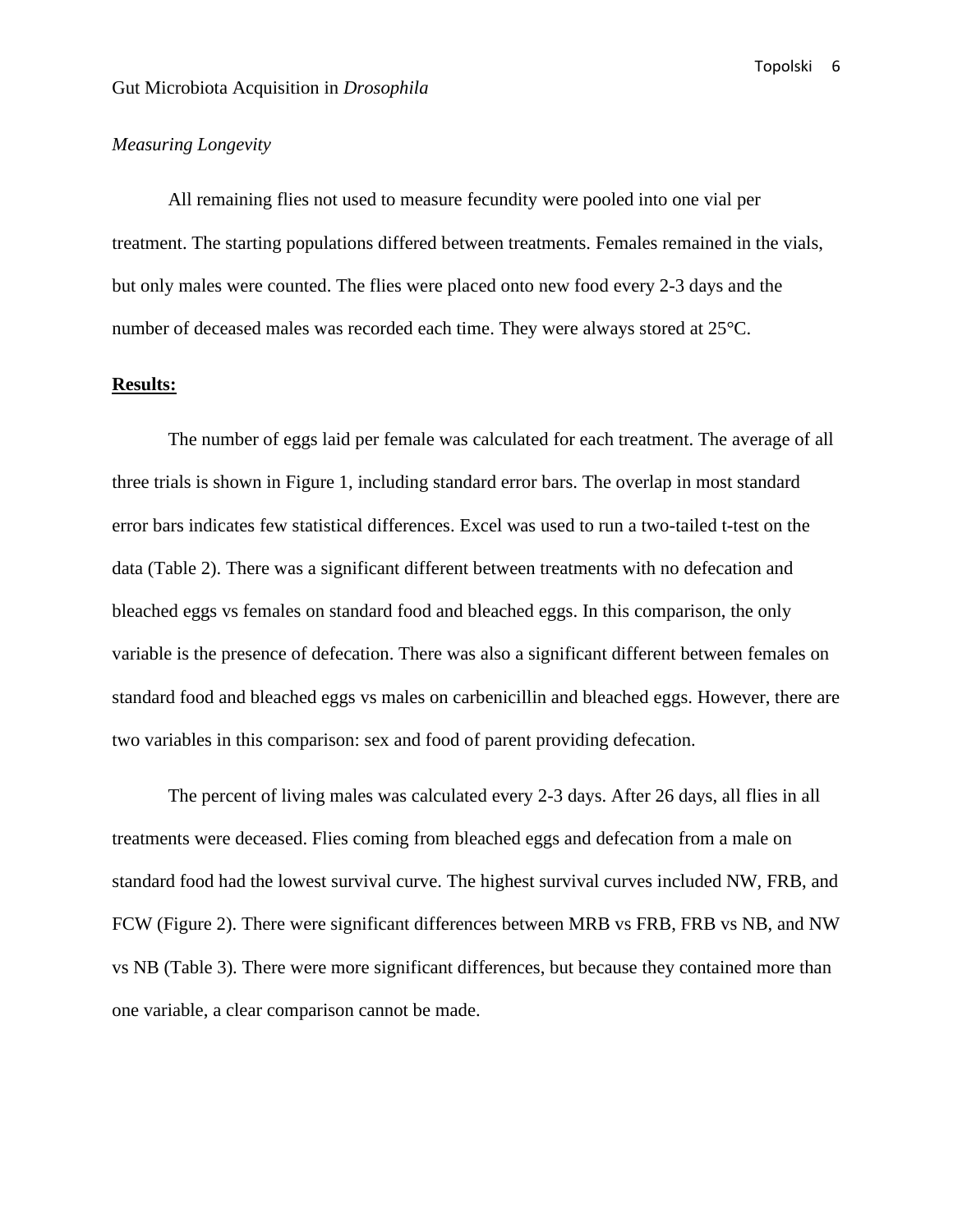## **Discussion:**

The results show that the source of the gut microbiota of *Drosophila* may play a role in fitness. Longevity was measured because a study showed that lifespan is reduced under axenic conditions, which indicates that fitness is reduced without microbiota (Brummel, 2004). Another study showed that the removal of gut bacteria represses oogenesis and fecundity, therefore, fecundity should also be a key indicator of fitness (Elgart, 2015). Using fecundity data, there was a significant difference between FRB vs NB and FRB vs MCB (Table 2). A clear comparison cannot be drawn between FRB and MCB because there are two variables. However, NB and FRB can be more easily compared. This difference illustrates that the flies hatched with defecation from a standard female laid significantly more eggs than flies hatched with no defecation at all. Both of these sets of eggs were rinsed with bleach, so that should not have an effect. It is possible that the eggs hatched, then the larvae ate the defecation, obtaining gut microbiota. This seems to be beneficial, because the eggs without defecation laid fewer eggs. Additionally, the FRB flies lived longer than the NB flies (Table 3). Both measures show similar results, so there is most likely a benefit to eggs being hatched with defecation from adult flies.

Another significant difference was seen between the longevity of MRB and FRB. The FRB lived significantly longer than MRB. This indicates that it may be more beneficial to obtain microbiota from defecation of a female rather than a male. There were also differences between the eggs hatched without defecation, but some rinsed with water vs others in bleach. Eggs rinsed with water lived significantly longer that those rinsed with bleach. This indicates that flies may obtain microbiota from the surface of their own eggs, which is consistent with previous studies (Bakula, 1969). Therefore, flies may ingest microbiota from various sources, including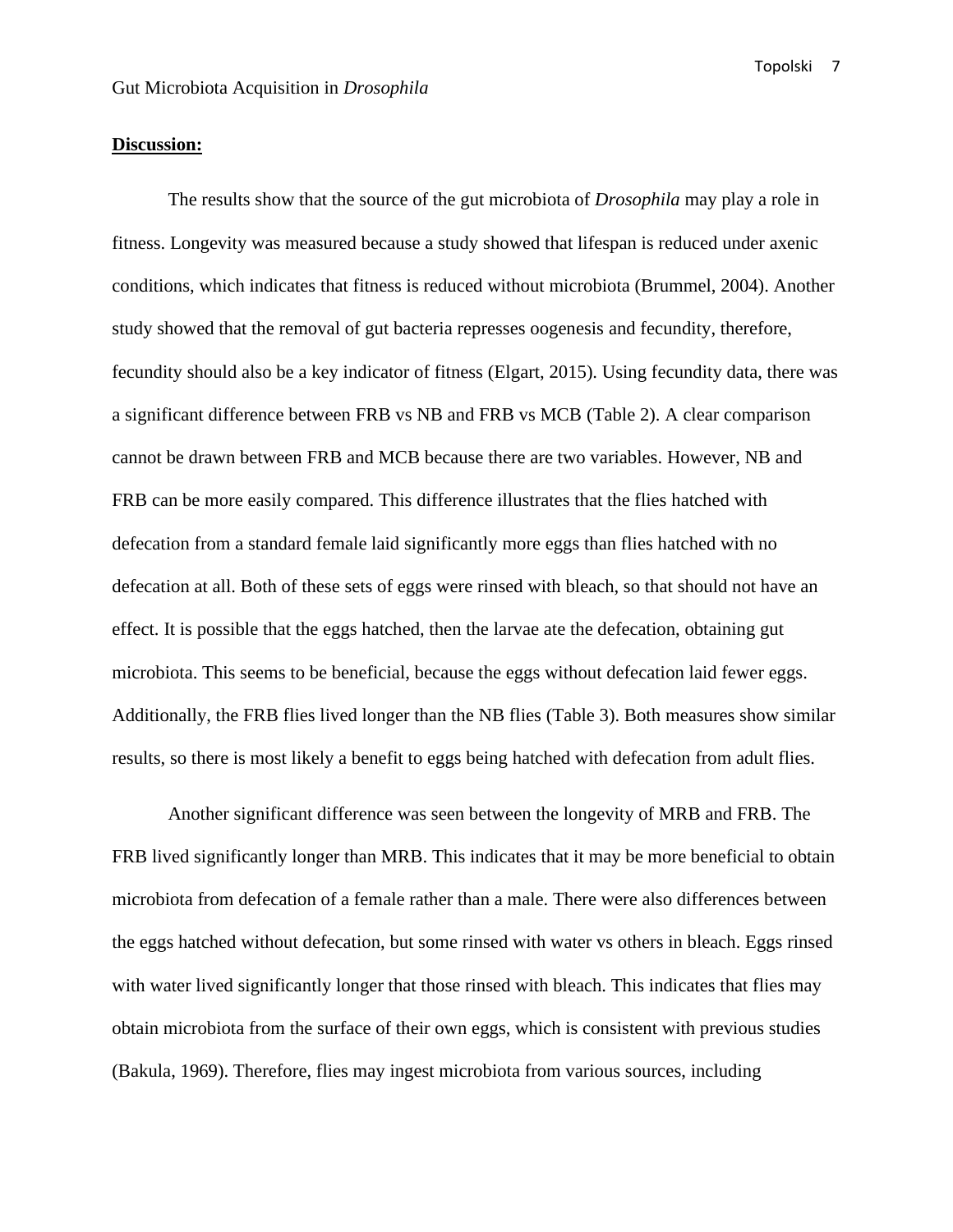defecation from adult flies, and the surface of their eggs. The source of the microbiota appears to have an effect on the fitness of the larvae that consumes it, supporting the original hypothesis.

In order to possibly obtain more statistically significant data, more eggs should be used in each treatment. Even though 50 eggs were placed on each treatment plate, not all 50 hatched. Only about 20-30 of the larvae could be placed onto food. After that, still not all larvae successfully developed into adults, leaving only about 10-15 adults per treatment within some trials. Because there are so many steps in which individuals are lost, a larger sample size in the beginning would be beneficial. Additionally, fecundity may not be the best measure of fitness compared to longevity. In Elgart's study, they found that the main impact on oogenesis was related to the lack of *Acetobacter* species specifically. Because this study was not completely free of microbes, this species may have been present still. The gut microbiota in general has a larger impact on longevity than fecundity. In future studies, it could be beneficial to look at the offspring of the flies studied in this experiment. There may also be variations within the fitness of the next generation. One treatment that was not run was standard female defecation, then eggs rinsed with water. Standard females with bleached eggs had the highest fecundity, followed by no defecation with eggs rinsed in water. Both of these treatments showed increased longevity relative to the other treatments as well. Eggs that can obtain microbiota from both the surface of their egg, as well as defecation from females, may show an even greater increase in fitness. If this experiment is repeated, that treatment should be included, as well as beginning with more eggs per treatment. Additionally, there should be an equal number of flies per vial. There may have been differences in longevity due to crowding or resource availability.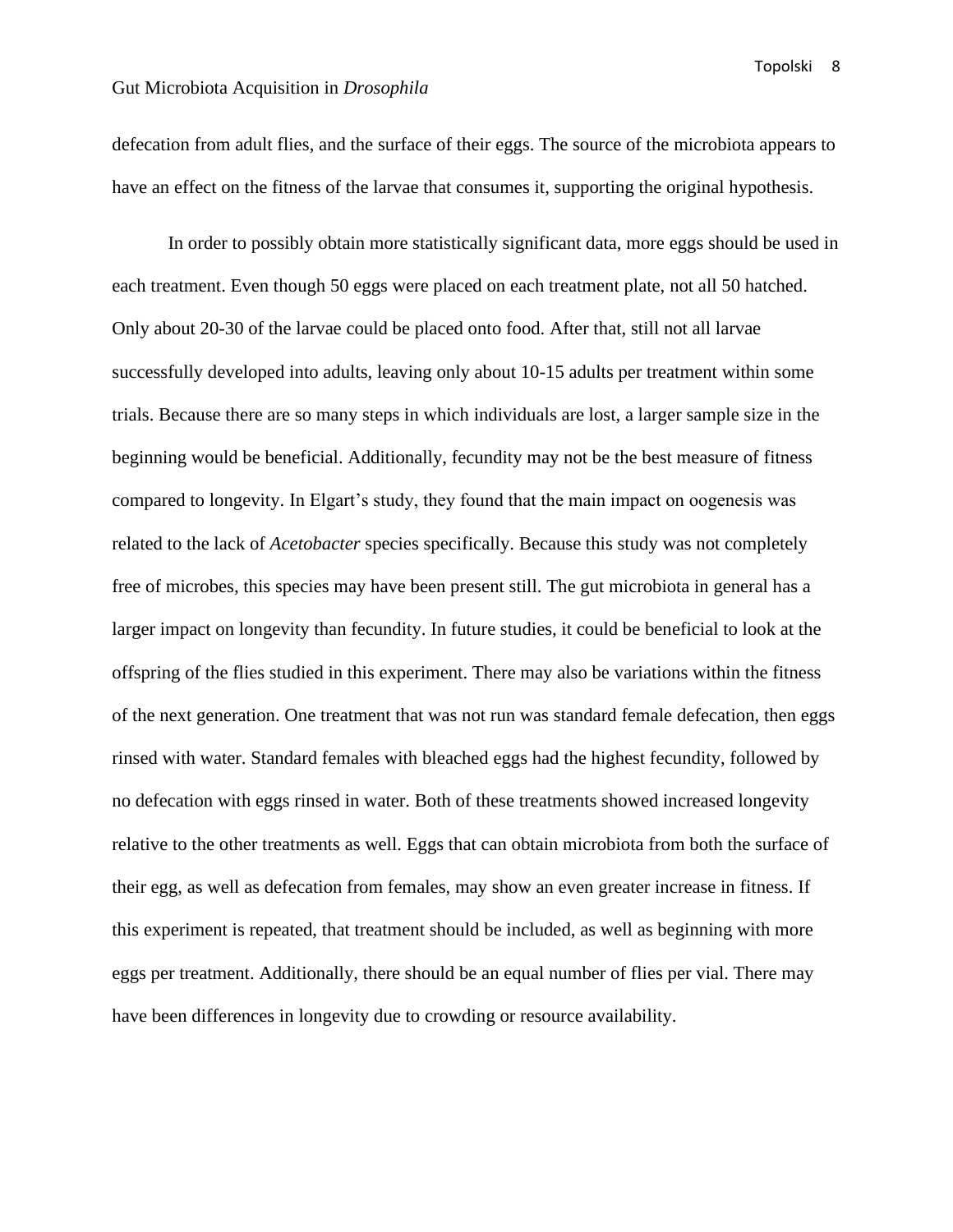This experiment shows that not only is gut microbiota important for the fitness of *Drosophila*, but the source of the microbiota may also play a role. More experiments must be conducted in order to gain more evidence for this hypothesis. For example, a more sterile experiment could be performed in which the eggs and egg-laying surfaces are completely axenic. After ensuring that everything is completely free of microbes, defecation could be placed around the eggs. The defecation could come from males and females raised on different media, similar to the previous experiment. This would allow for more control of the source of the microbes. In the previous experiment, the eggs rinsed with water may still have microbes from their biological parents, in addition to the defecation from other flies. A future experiment could include defecation from biological vs non-biological parents to show if paternity plays a role. It is possible that obtaining microbiota from a biological parent may be more beneficial than a nonparent. Therefore, the proposed experiment would expand on the idea that the source of gut microbiota affects fitness and determine if paternity has an effect. If this is true for *Drosophila* and supported by future experiments, it is possible that the source of microbiota in the gut of many organisms can affect fitness.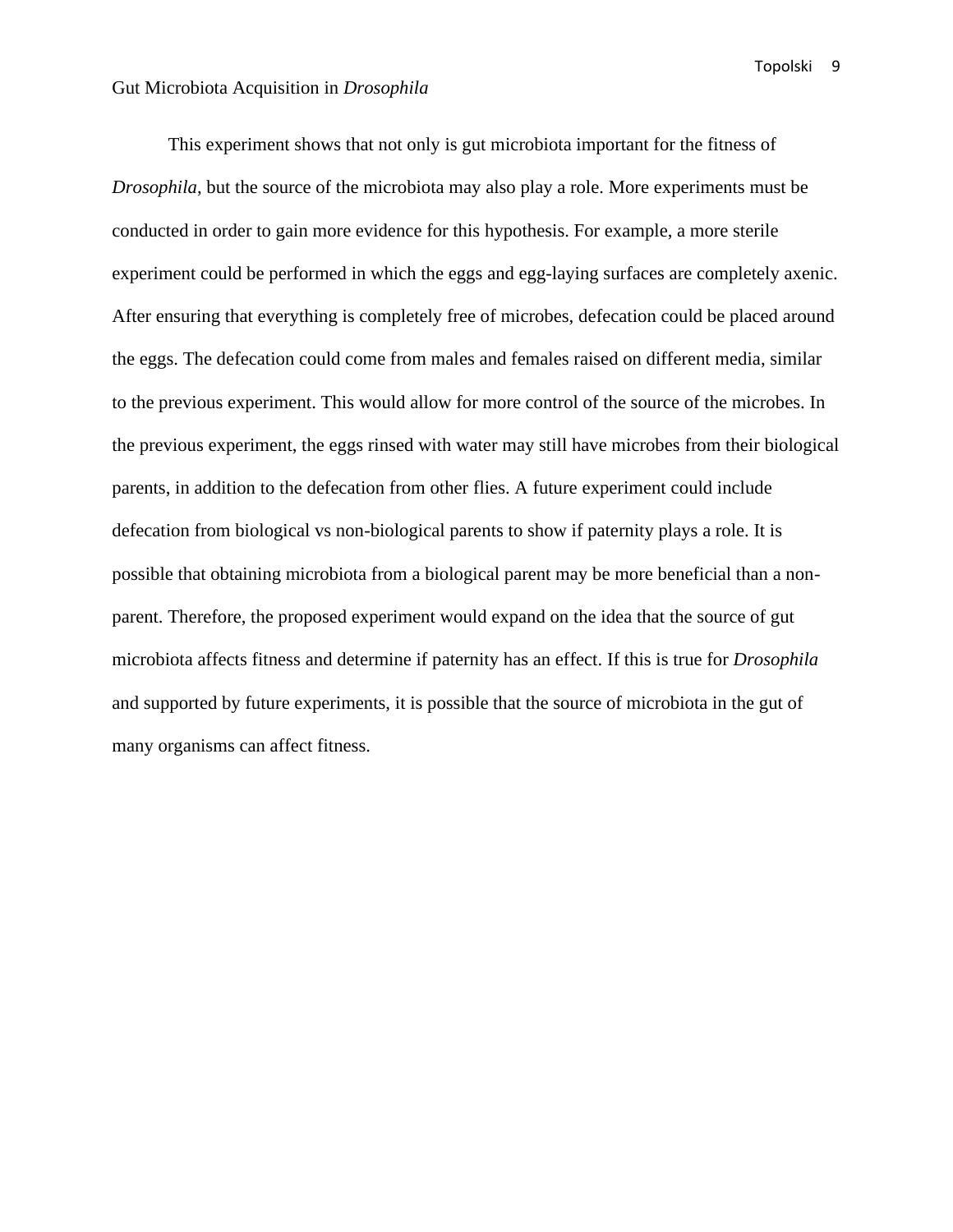## **Literature Cited:**

- Bakula, Marion. 1969. The persistence of a Microbial Flora during Postembryogenesis of *Drosophila melanogaster. Journal of Invertebrate Pathology,* 14, 365-374.
- Brummel, Ted, Alisa Ching, Laurent Seroude, Anne F. Simon, and Seymour Benzer. 2004. *Drosophila* lifespan enhancement by exogenous bacteria. *PNAS,* 101(35), 12974- 12979.
- Elgart, Michael, Shay Stern, Orit Salton, Yulia Gnainsky, Yael Heifetz, and Yoav Soen. 2015. Impact of gut microbiota on the fly's germline. *Nature Communications,* 7:11280.
- Erkosar, Berra, Gilles Storelli, Arnaud Defaye, and François Leulier. 2013. Host-Intestinal Microbiota Mutualism: "Learning on the Fly". *Cell Host and Microbe,* 13(1), 8- 14.
- Habayeb, Mazan S., Rafael Cantera, Gabriela Casanova, Jens-Ola Ekstrom, Shannon Albright, and Dan Hultmark. 2009. The *Drosophila* Nora virus is an enteric virus, transmitted via feces. *Journal of Invertebrate Pathology,* 101(1), 29-33.
- Keesey, Ian W., Sarah Koerte, Tom Retzke, Alexander Haverkamp, and Bill S. Hansson. 2016. Adult Frass Provides a Pheromone Signature for *Drosophila* Feeding and Aggregation. *Journal of Chemical Ecology,* 42(8), 739-747.
- Lazzaro, B.P., 2008. Natural selection on the Drosophila antimicrobial immune system. *Current opinion in microbiology,* 11(3), pp.284-289.
- Westfall, Susan, Nikita Lomis, and Satya Prakash. 2018. Longevity Extension in *Drosophila*  through gut-brain communication. *Scientific Reports,* 8:8362.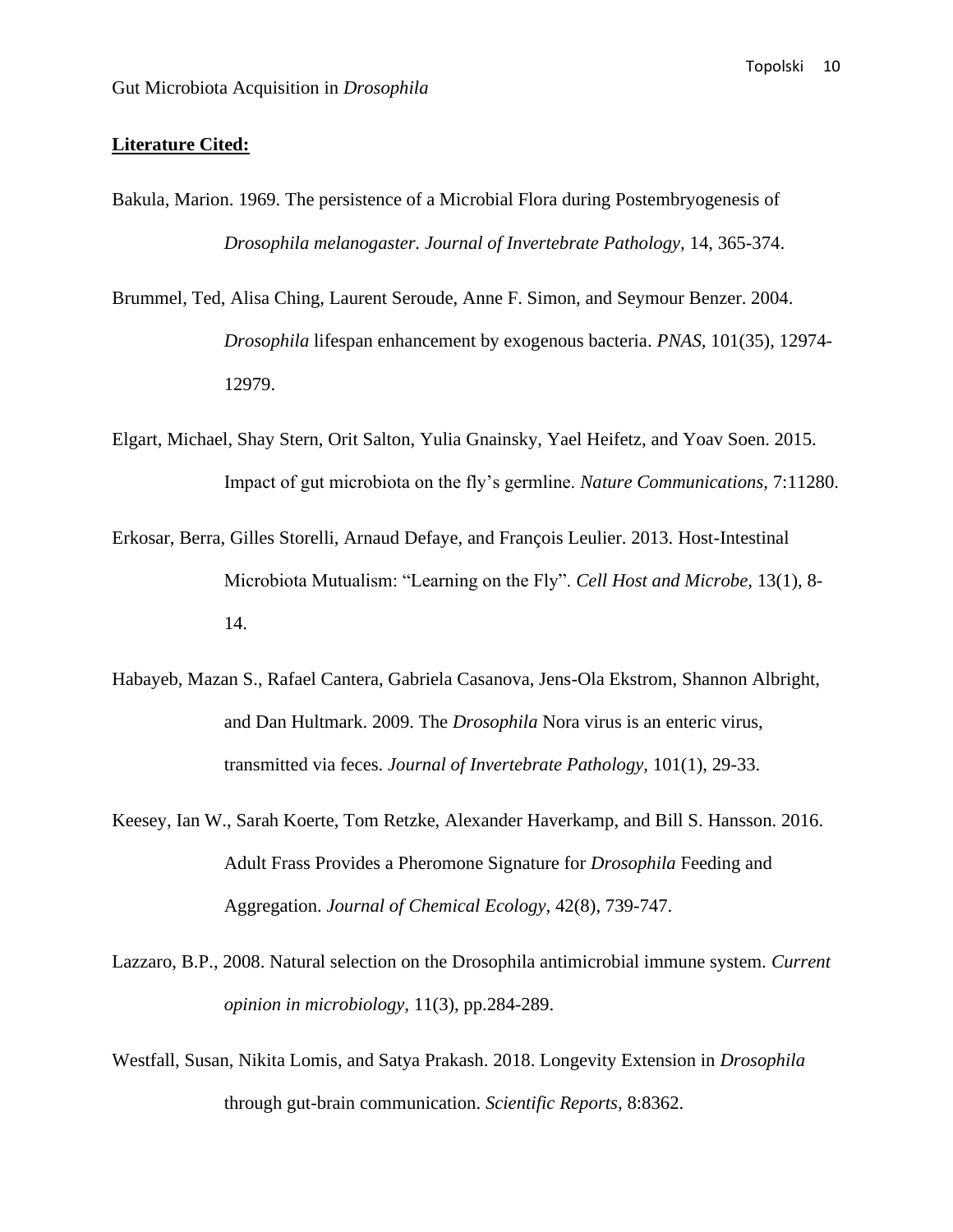# **Tables and Figures:**

| Table 1: Treatment Hatch Plates: The following adult flies were placed onto each hatch plate to defecate, |         |         |           |           |           |          |        |  |
|-----------------------------------------------------------------------------------------------------------|---------|---------|-----------|-----------|-----------|----------|--------|--|
| then were removed. 50 eggs per treatment were treated with bleach or water, then added to the plates.     |         |         |           |           |           |          |        |  |
| $1$ (MRB)                                                                                                 | 2 (FRB) | 3(MCB)  | $4$ (FCB) | $5$ (MCW) | $6$ (FCW) | $7$ (NW) | 8(NB)  |  |
| Bleach                                                                                                    | Bleach  | Bleach  | Bleach    | Water     | Water     | Water    | Bleach |  |
| Males                                                                                                     | Virgin  | Males   | Virgin    | Males     | Virgin    | None     | None   |  |
|                                                                                                           | females | carbeni | females   | carbeni   | females   |          |        |  |
|                                                                                                           |         |         | carbeni   |           | carbeni   |          |        |  |
|                                                                                                           |         |         |           |           |           |          |        |  |

Table 2: Fecundity t-test. The average number of eggs laid per female was calculated for each treatment. A two-tailed t-test was run in Excel to determine p-value for significance. Values in green indicate significance.

| $t-test 2,1$ MRB | <b>FRB</b>  | <b>MCB</b>  | <b>FCB</b>              | <b>MCW</b>  | <b>FCW</b>              | <b>NW</b>                                       | <b>NB</b>               |
|------------------|-------------|-------------|-------------------------|-------------|-------------------------|-------------------------------------------------|-------------------------|
|                  |             |             |                         |             |                         |                                                 |                         |
| <b>MRB</b>       | 0.402291717 |             | 0.837827893 0.895319526 |             |                         | 0.837827893 0.895319526 0.814479374 0.373562058 |                         |
|                  |             |             |                         |             |                         |                                                 |                         |
| <b>FRB</b>       |             | 0.027687705 | 0.389742847             |             | 0.348870253 0.325659782 |                                                 | 0.919257341 0.037190813 |
|                  |             |             |                         |             |                         |                                                 |                         |
| <b>MCB</b>       |             |             | 0.575712074             |             |                         | 0.66823496 0.980703704 0.460804145 0.657482211  |                         |
|                  |             |             |                         |             |                         |                                                 |                         |
| <b>FCB</b>       |             |             |                         | 0.781597414 | 0.64445822              |                                                 | 0.623742482 0.690742621 |
|                  |             |             |                         |             |                         |                                                 |                         |
| <b>MCW</b>       |             |             |                         |             | 0.772336753             |                                                 | 0.660127768 0.752647126 |
|                  |             |             |                         |             |                         |                                                 |                         |
| <b>FCW</b>       |             |             |                         |             |                         |                                                 | 0.136826968 0.913040434 |
|                  |             |             |                         |             |                         |                                                 |                         |
| <b>NW</b>        |             |             |                         |             |                         |                                                 | 0.584644131             |
|                  |             |             |                         |             |                         |                                                 |                         |
| <b>NB</b>        |             |             |                         |             |                         |                                                 |                         |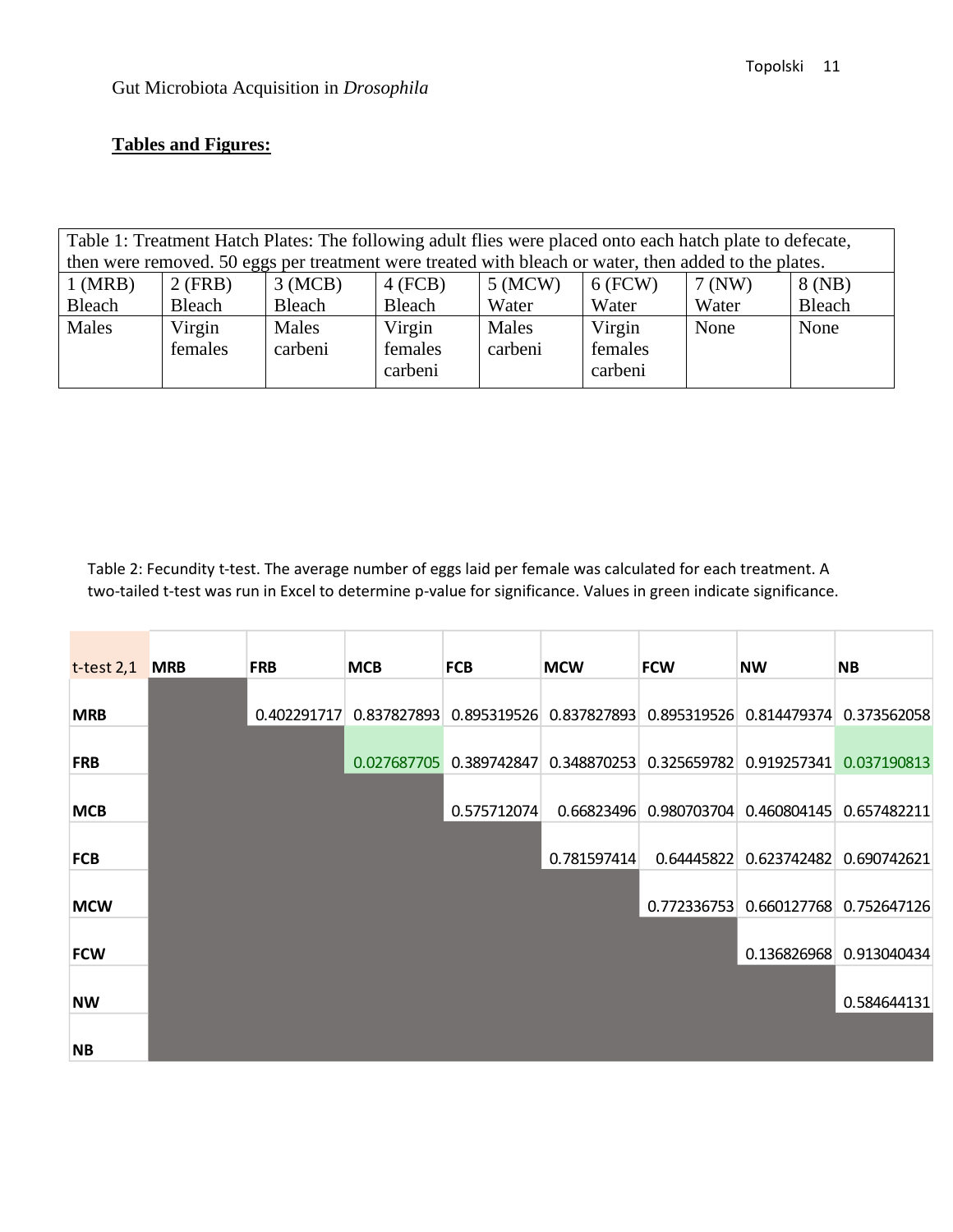Table 3: Post- hoc analysis of longevity. SPSS was used to compare each treatment in terms of longevity. Cells in green indicate significance.

## **Multiple Comparisons**

Dependent Variable: time LSD

| Difference<br>Lower<br>Upper<br>(1)<br>Legend<br>Std. Error<br>Sig.<br>Bound<br>Bound<br>intervention<br>$(I-J)$<br>$\mathbf{1}$<br>$\overline{2}$<br>.033<br>$-5.02273$ <sup>*</sup><br>2.32641<br>$-9.6225$<br>$-4230$<br><b>MRB</b><br>1<br>3<br>$-4.60294$<br>2.41592<br>.059<br>$-9.3797$<br>.1738<br>$\overline{2}$<br><b>FRB</b><br>4<br>.109<br>.8313<br>$-3.67308$<br>2.27819<br>$-8.1775$<br>3<br><b>MCB</b><br>5<br>$-2.83333$<br>2.57195<br>.273<br>$-7.9185$<br>2.2519<br>FCB<br>4<br>6<br>$-4.95000*$<br>.038<br>$-9.6107$<br>2.35723<br>$-2893$<br>5<br><b>MCW</b><br>$\overline{7}$<br>$-5.20238$<br>2.34114<br>.028<br>$-9.8312$<br>$-5735$<br>6<br><b>FCW</b><br>8<br>$-1.34524$<br>.566<br>2.34114<br>$-5.9741$<br>3.2836<br>7<br><b>NW</b><br>5.02273*<br>.033<br>$\overline{c}$<br>2.32641<br>.4230<br>9.6225<br>1<br>8<br><b>NB</b><br>3<br>.41979<br>1.81961<br>.818<br>$-3.1779$<br>4.0175<br>4<br>1.34965<br>1.63232<br>.410<br>$-1.8777$<br>4.5770<br>5<br>2.18939<br>.281<br>$-1.8088$<br>2.02218<br>6.1876<br>6<br>.07273<br>1.74093<br>.967<br>$-3.3694$<br>3.5149<br>$\overline{7}$<br>$-17965$<br>1.71908<br>.917<br>$-3.5786$<br>3.2193<br>8<br>3.67749*<br>1.71908<br>.034<br>.2786<br>7.0764<br>3<br>4.60294<br>.059<br>$-1738$<br>9.3797<br>1<br>2.41592<br>$\overline{\mathbf{c}}$<br>$-41979$<br>1.81961<br>.818<br>$-4.0175$<br>3.1779<br>4<br>.92986<br>1.75754<br>.598<br>4.4048<br>$-2.5451$<br>5<br>1.76961<br>2.12455<br>.406<br>$-2.4310$<br>5.9702<br>6<br>$-0.34706$<br>1.85885<br>.852<br>3.3282<br>$-4.0223$<br>7<br>$-0.59944$<br>1.83840<br>.745<br>$-4.2343$<br>3.0354<br>8<br>3.25770<br>1.83840<br>.079<br>$-3771$<br>6.8925<br>3.67308<br>2.27819<br>.109<br>$-0.8313$<br>8.1775<br>4<br>1<br>$\overline{c}$<br>$-1.34965$<br>.410<br>$-4.5770$<br>1.8777<br>1.63232<br>3<br>$-0.92986$<br>1.75754<br>.598<br>$-4.4048$<br>2.5451<br>5<br>.83974<br>1.96651<br>.670<br>$-3.0484$<br>4.7279<br>6<br>$-1.27692$<br>1.67595<br>.447<br>2.0367<br>$-4.5906$<br>$\overline{7}$<br>$-1.52930$<br>1.65324<br>.357<br>$-4.7980$<br>1.7394<br>1.65324<br>.161<br>$-0.9409$<br>5.5966<br>8<br>2.32784<br>2.83333<br>.273<br>$-2.2519$<br>7.9185<br>5<br>1<br>2.57195<br>$-2.18939$<br>.281<br>$-6.1876$<br>1.8088<br>$\overline{\mathbf{c}}$<br>2.02218<br>$-1.76961$<br>2.4310<br>3<br>2.12455<br>.406<br>$-5.9702$<br>$-0.83974$<br>1.96651<br>.670<br>3.0484<br>4<br>$-4.7279$<br>1.9515<br>$-2.11667$<br>2.05756<br>.305<br>$-6.1848$<br>6 |  | Mean |  | 95% Confidence Interval |  |  |
|--------------------------------------------------------------------------------------------------------------------------------------------------------------------------------------------------------------------------------------------------------------------------------------------------------------------------------------------------------------------------------------------------------------------------------------------------------------------------------------------------------------------------------------------------------------------------------------------------------------------------------------------------------------------------------------------------------------------------------------------------------------------------------------------------------------------------------------------------------------------------------------------------------------------------------------------------------------------------------------------------------------------------------------------------------------------------------------------------------------------------------------------------------------------------------------------------------------------------------------------------------------------------------------------------------------------------------------------------------------------------------------------------------------------------------------------------------------------------------------------------------------------------------------------------------------------------------------------------------------------------------------------------------------------------------------------------------------------------------------------------------------------------------------------------------------------------------------------------------------------------------------------------------------------------------------------------------------------------------------------------------------------------------------------------------------------------------------------------------------------------------------------------------------------------------------------------------------------------------------------------------------------------------------------------------------------------------------------------------------------------------------------------------------------------------------------------------------------------------------------|--|------|--|-------------------------|--|--|
|                                                                                                                                                                                                                                                                                                                                                                                                                                                                                                                                                                                                                                                                                                                                                                                                                                                                                                                                                                                                                                                                                                                                                                                                                                                                                                                                                                                                                                                                                                                                                                                                                                                                                                                                                                                                                                                                                                                                                                                                                                                                                                                                                                                                                                                                                                                                                                                                                                                                                            |  |      |  |                         |  |  |
|                                                                                                                                                                                                                                                                                                                                                                                                                                                                                                                                                                                                                                                                                                                                                                                                                                                                                                                                                                                                                                                                                                                                                                                                                                                                                                                                                                                                                                                                                                                                                                                                                                                                                                                                                                                                                                                                                                                                                                                                                                                                                                                                                                                                                                                                                                                                                                                                                                                                                            |  |      |  |                         |  |  |
|                                                                                                                                                                                                                                                                                                                                                                                                                                                                                                                                                                                                                                                                                                                                                                                                                                                                                                                                                                                                                                                                                                                                                                                                                                                                                                                                                                                                                                                                                                                                                                                                                                                                                                                                                                                                                                                                                                                                                                                                                                                                                                                                                                                                                                                                                                                                                                                                                                                                                            |  |      |  |                         |  |  |
|                                                                                                                                                                                                                                                                                                                                                                                                                                                                                                                                                                                                                                                                                                                                                                                                                                                                                                                                                                                                                                                                                                                                                                                                                                                                                                                                                                                                                                                                                                                                                                                                                                                                                                                                                                                                                                                                                                                                                                                                                                                                                                                                                                                                                                                                                                                                                                                                                                                                                            |  |      |  |                         |  |  |
|                                                                                                                                                                                                                                                                                                                                                                                                                                                                                                                                                                                                                                                                                                                                                                                                                                                                                                                                                                                                                                                                                                                                                                                                                                                                                                                                                                                                                                                                                                                                                                                                                                                                                                                                                                                                                                                                                                                                                                                                                                                                                                                                                                                                                                                                                                                                                                                                                                                                                            |  |      |  |                         |  |  |
|                                                                                                                                                                                                                                                                                                                                                                                                                                                                                                                                                                                                                                                                                                                                                                                                                                                                                                                                                                                                                                                                                                                                                                                                                                                                                                                                                                                                                                                                                                                                                                                                                                                                                                                                                                                                                                                                                                                                                                                                                                                                                                                                                                                                                                                                                                                                                                                                                                                                                            |  |      |  |                         |  |  |
|                                                                                                                                                                                                                                                                                                                                                                                                                                                                                                                                                                                                                                                                                                                                                                                                                                                                                                                                                                                                                                                                                                                                                                                                                                                                                                                                                                                                                                                                                                                                                                                                                                                                                                                                                                                                                                                                                                                                                                                                                                                                                                                                                                                                                                                                                                                                                                                                                                                                                            |  |      |  |                         |  |  |
|                                                                                                                                                                                                                                                                                                                                                                                                                                                                                                                                                                                                                                                                                                                                                                                                                                                                                                                                                                                                                                                                                                                                                                                                                                                                                                                                                                                                                                                                                                                                                                                                                                                                                                                                                                                                                                                                                                                                                                                                                                                                                                                                                                                                                                                                                                                                                                                                                                                                                            |  |      |  |                         |  |  |
|                                                                                                                                                                                                                                                                                                                                                                                                                                                                                                                                                                                                                                                                                                                                                                                                                                                                                                                                                                                                                                                                                                                                                                                                                                                                                                                                                                                                                                                                                                                                                                                                                                                                                                                                                                                                                                                                                                                                                                                                                                                                                                                                                                                                                                                                                                                                                                                                                                                                                            |  |      |  |                         |  |  |
|                                                                                                                                                                                                                                                                                                                                                                                                                                                                                                                                                                                                                                                                                                                                                                                                                                                                                                                                                                                                                                                                                                                                                                                                                                                                                                                                                                                                                                                                                                                                                                                                                                                                                                                                                                                                                                                                                                                                                                                                                                                                                                                                                                                                                                                                                                                                                                                                                                                                                            |  |      |  |                         |  |  |
|                                                                                                                                                                                                                                                                                                                                                                                                                                                                                                                                                                                                                                                                                                                                                                                                                                                                                                                                                                                                                                                                                                                                                                                                                                                                                                                                                                                                                                                                                                                                                                                                                                                                                                                                                                                                                                                                                                                                                                                                                                                                                                                                                                                                                                                                                                                                                                                                                                                                                            |  |      |  |                         |  |  |
|                                                                                                                                                                                                                                                                                                                                                                                                                                                                                                                                                                                                                                                                                                                                                                                                                                                                                                                                                                                                                                                                                                                                                                                                                                                                                                                                                                                                                                                                                                                                                                                                                                                                                                                                                                                                                                                                                                                                                                                                                                                                                                                                                                                                                                                                                                                                                                                                                                                                                            |  |      |  |                         |  |  |
|                                                                                                                                                                                                                                                                                                                                                                                                                                                                                                                                                                                                                                                                                                                                                                                                                                                                                                                                                                                                                                                                                                                                                                                                                                                                                                                                                                                                                                                                                                                                                                                                                                                                                                                                                                                                                                                                                                                                                                                                                                                                                                                                                                                                                                                                                                                                                                                                                                                                                            |  |      |  |                         |  |  |
|                                                                                                                                                                                                                                                                                                                                                                                                                                                                                                                                                                                                                                                                                                                                                                                                                                                                                                                                                                                                                                                                                                                                                                                                                                                                                                                                                                                                                                                                                                                                                                                                                                                                                                                                                                                                                                                                                                                                                                                                                                                                                                                                                                                                                                                                                                                                                                                                                                                                                            |  |      |  |                         |  |  |
|                                                                                                                                                                                                                                                                                                                                                                                                                                                                                                                                                                                                                                                                                                                                                                                                                                                                                                                                                                                                                                                                                                                                                                                                                                                                                                                                                                                                                                                                                                                                                                                                                                                                                                                                                                                                                                                                                                                                                                                                                                                                                                                                                                                                                                                                                                                                                                                                                                                                                            |  |      |  |                         |  |  |
|                                                                                                                                                                                                                                                                                                                                                                                                                                                                                                                                                                                                                                                                                                                                                                                                                                                                                                                                                                                                                                                                                                                                                                                                                                                                                                                                                                                                                                                                                                                                                                                                                                                                                                                                                                                                                                                                                                                                                                                                                                                                                                                                                                                                                                                                                                                                                                                                                                                                                            |  |      |  |                         |  |  |
|                                                                                                                                                                                                                                                                                                                                                                                                                                                                                                                                                                                                                                                                                                                                                                                                                                                                                                                                                                                                                                                                                                                                                                                                                                                                                                                                                                                                                                                                                                                                                                                                                                                                                                                                                                                                                                                                                                                                                                                                                                                                                                                                                                                                                                                                                                                                                                                                                                                                                            |  |      |  |                         |  |  |
|                                                                                                                                                                                                                                                                                                                                                                                                                                                                                                                                                                                                                                                                                                                                                                                                                                                                                                                                                                                                                                                                                                                                                                                                                                                                                                                                                                                                                                                                                                                                                                                                                                                                                                                                                                                                                                                                                                                                                                                                                                                                                                                                                                                                                                                                                                                                                                                                                                                                                            |  |      |  |                         |  |  |
|                                                                                                                                                                                                                                                                                                                                                                                                                                                                                                                                                                                                                                                                                                                                                                                                                                                                                                                                                                                                                                                                                                                                                                                                                                                                                                                                                                                                                                                                                                                                                                                                                                                                                                                                                                                                                                                                                                                                                                                                                                                                                                                                                                                                                                                                                                                                                                                                                                                                                            |  |      |  |                         |  |  |
|                                                                                                                                                                                                                                                                                                                                                                                                                                                                                                                                                                                                                                                                                                                                                                                                                                                                                                                                                                                                                                                                                                                                                                                                                                                                                                                                                                                                                                                                                                                                                                                                                                                                                                                                                                                                                                                                                                                                                                                                                                                                                                                                                                                                                                                                                                                                                                                                                                                                                            |  |      |  |                         |  |  |
|                                                                                                                                                                                                                                                                                                                                                                                                                                                                                                                                                                                                                                                                                                                                                                                                                                                                                                                                                                                                                                                                                                                                                                                                                                                                                                                                                                                                                                                                                                                                                                                                                                                                                                                                                                                                                                                                                                                                                                                                                                                                                                                                                                                                                                                                                                                                                                                                                                                                                            |  |      |  |                         |  |  |
|                                                                                                                                                                                                                                                                                                                                                                                                                                                                                                                                                                                                                                                                                                                                                                                                                                                                                                                                                                                                                                                                                                                                                                                                                                                                                                                                                                                                                                                                                                                                                                                                                                                                                                                                                                                                                                                                                                                                                                                                                                                                                                                                                                                                                                                                                                                                                                                                                                                                                            |  |      |  |                         |  |  |
|                                                                                                                                                                                                                                                                                                                                                                                                                                                                                                                                                                                                                                                                                                                                                                                                                                                                                                                                                                                                                                                                                                                                                                                                                                                                                                                                                                                                                                                                                                                                                                                                                                                                                                                                                                                                                                                                                                                                                                                                                                                                                                                                                                                                                                                                                                                                                                                                                                                                                            |  |      |  |                         |  |  |
|                                                                                                                                                                                                                                                                                                                                                                                                                                                                                                                                                                                                                                                                                                                                                                                                                                                                                                                                                                                                                                                                                                                                                                                                                                                                                                                                                                                                                                                                                                                                                                                                                                                                                                                                                                                                                                                                                                                                                                                                                                                                                                                                                                                                                                                                                                                                                                                                                                                                                            |  |      |  |                         |  |  |
|                                                                                                                                                                                                                                                                                                                                                                                                                                                                                                                                                                                                                                                                                                                                                                                                                                                                                                                                                                                                                                                                                                                                                                                                                                                                                                                                                                                                                                                                                                                                                                                                                                                                                                                                                                                                                                                                                                                                                                                                                                                                                                                                                                                                                                                                                                                                                                                                                                                                                            |  |      |  |                         |  |  |
|                                                                                                                                                                                                                                                                                                                                                                                                                                                                                                                                                                                                                                                                                                                                                                                                                                                                                                                                                                                                                                                                                                                                                                                                                                                                                                                                                                                                                                                                                                                                                                                                                                                                                                                                                                                                                                                                                                                                                                                                                                                                                                                                                                                                                                                                                                                                                                                                                                                                                            |  |      |  |                         |  |  |
|                                                                                                                                                                                                                                                                                                                                                                                                                                                                                                                                                                                                                                                                                                                                                                                                                                                                                                                                                                                                                                                                                                                                                                                                                                                                                                                                                                                                                                                                                                                                                                                                                                                                                                                                                                                                                                                                                                                                                                                                                                                                                                                                                                                                                                                                                                                                                                                                                                                                                            |  |      |  |                         |  |  |
|                                                                                                                                                                                                                                                                                                                                                                                                                                                                                                                                                                                                                                                                                                                                                                                                                                                                                                                                                                                                                                                                                                                                                                                                                                                                                                                                                                                                                                                                                                                                                                                                                                                                                                                                                                                                                                                                                                                                                                                                                                                                                                                                                                                                                                                                                                                                                                                                                                                                                            |  |      |  |                         |  |  |
|                                                                                                                                                                                                                                                                                                                                                                                                                                                                                                                                                                                                                                                                                                                                                                                                                                                                                                                                                                                                                                                                                                                                                                                                                                                                                                                                                                                                                                                                                                                                                                                                                                                                                                                                                                                                                                                                                                                                                                                                                                                                                                                                                                                                                                                                                                                                                                                                                                                                                            |  |      |  |                         |  |  |
|                                                                                                                                                                                                                                                                                                                                                                                                                                                                                                                                                                                                                                                                                                                                                                                                                                                                                                                                                                                                                                                                                                                                                                                                                                                                                                                                                                                                                                                                                                                                                                                                                                                                                                                                                                                                                                                                                                                                                                                                                                                                                                                                                                                                                                                                                                                                                                                                                                                                                            |  |      |  |                         |  |  |
|                                                                                                                                                                                                                                                                                                                                                                                                                                                                                                                                                                                                                                                                                                                                                                                                                                                                                                                                                                                                                                                                                                                                                                                                                                                                                                                                                                                                                                                                                                                                                                                                                                                                                                                                                                                                                                                                                                                                                                                                                                                                                                                                                                                                                                                                                                                                                                                                                                                                                            |  |      |  |                         |  |  |
|                                                                                                                                                                                                                                                                                                                                                                                                                                                                                                                                                                                                                                                                                                                                                                                                                                                                                                                                                                                                                                                                                                                                                                                                                                                                                                                                                                                                                                                                                                                                                                                                                                                                                                                                                                                                                                                                                                                                                                                                                                                                                                                                                                                                                                                                                                                                                                                                                                                                                            |  |      |  |                         |  |  |
|                                                                                                                                                                                                                                                                                                                                                                                                                                                                                                                                                                                                                                                                                                                                                                                                                                                                                                                                                                                                                                                                                                                                                                                                                                                                                                                                                                                                                                                                                                                                                                                                                                                                                                                                                                                                                                                                                                                                                                                                                                                                                                                                                                                                                                                                                                                                                                                                                                                                                            |  |      |  |                         |  |  |
|                                                                                                                                                                                                                                                                                                                                                                                                                                                                                                                                                                                                                                                                                                                                                                                                                                                                                                                                                                                                                                                                                                                                                                                                                                                                                                                                                                                                                                                                                                                                                                                                                                                                                                                                                                                                                                                                                                                                                                                                                                                                                                                                                                                                                                                                                                                                                                                                                                                                                            |  |      |  |                         |  |  |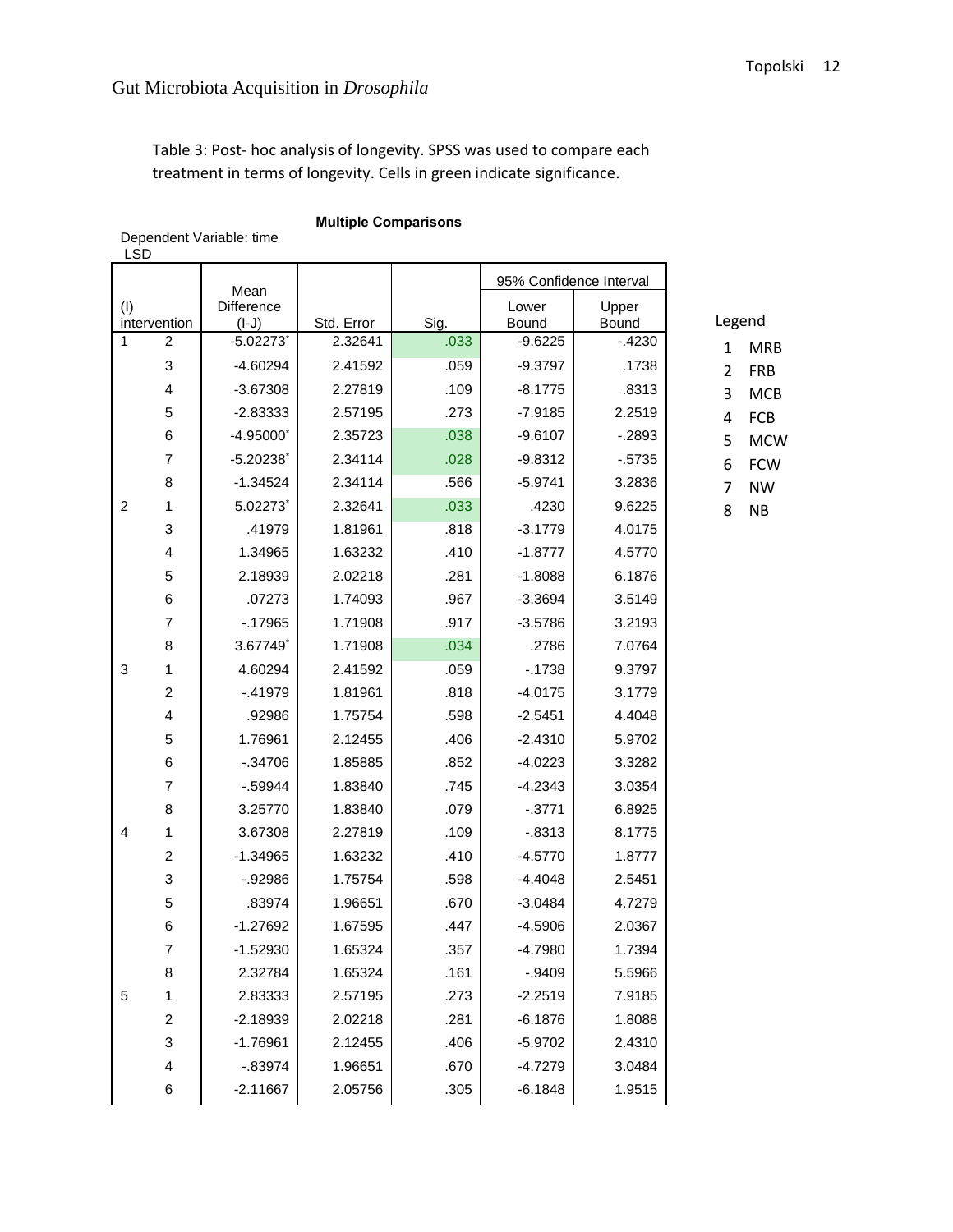# Topolski 13

|   | $\overline{7}$   | $-2.36905$              | 2.03910 | .247 | $-6.4007$ | 1.6626  |
|---|------------------|-------------------------|---------|------|-----------|---------|
|   | 8                | 1.48810                 | 2.03910 | .467 | $-2.5436$ | 5.5198  |
| 6 | 1                | 4.95000                 | 2.35723 | .038 | .2893     | 9.6107  |
|   | $\overline{c}$   | $-07273$                | 1.74093 | .967 | $-3.5149$ | 3.3694  |
|   | 3                | .34706                  | 1.85885 | .852 | $-3.3282$ | 4.0223  |
|   | $\overline{4}$   | 1.27692                 | 1.67595 | .447 | $-2.0367$ | 4.5906  |
|   | 5                | 2.11667                 | 2.05756 | .305 | $-1.9515$ | 6.1848  |
|   | $\overline{7}$   | $-25238$                | 1.76056 | .886 | $-3.7333$ | 3.2286  |
|   | 8                | 3.60476                 | 1.76056 | .042 | .1238     | 7.0857  |
| 7 | 1                | 5.20238                 | 2.34114 | .028 | .5735     | 9.8312  |
|   | $\boldsymbol{2}$ | .17965                  | 1.71908 | .917 | $-3.2193$ | 3.5786  |
|   | 3                | .59944                  | 1.83840 | .745 | $-3.0354$ | 4.2343  |
|   | $\overline{4}$   | 1.52930                 | 1.65324 | .357 | $-1.7394$ | 4.7980  |
|   | 5                | 2.36905                 | 2.03910 | .247 | $-1.6626$ | 6.4007  |
|   | 6                | .25238                  | 1.76056 | .886 | $-3.2286$ | 3.7333  |
|   | 8                | 3.85714                 | 1.73895 | .028 | .4189     | 7.2954  |
| 8 | 1                | 1.34524                 | 2.34114 | .566 | $-3.2836$ | 5.9741  |
|   | $\overline{c}$   | $-3.67749$ <sup>*</sup> | 1.71908 | .034 | $-7.0764$ | $-2786$ |
|   | 3                | $-3.25770$              | 1.83840 | .079 | $-6.8925$ | .3771   |
|   | 4                | $-2.32784$              | 1.65324 | .161 | $-5.5966$ | .9409   |
|   | 5                | $-1.48810$              | 2.03910 | .467 | $-5.5198$ | 2.5436  |
|   | 6                | $-3.60476$              | 1.76056 | .042 | $-7.0857$ | $-1238$ |
|   | 7                | $-3.85714$ <sup>*</sup> | 1.73895 | .028 | $-7.2954$ | $-4189$ |

\*. The mean difference is significant at the 0.05 level.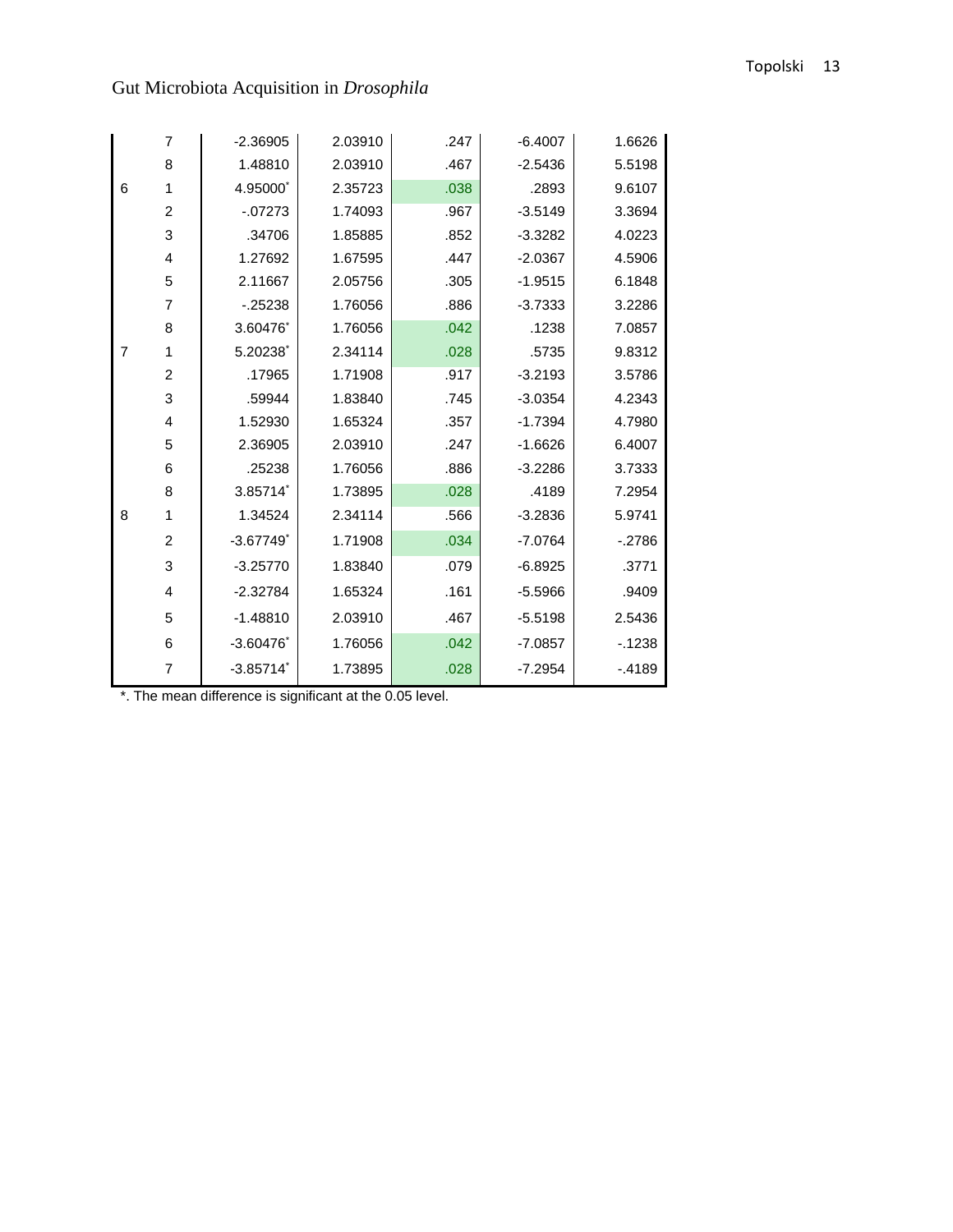



Figure 1: Average fecundity per female. Blue=male. Red=female. Yellow=none. Treatments follow Table 1. Standard error bars are shown.